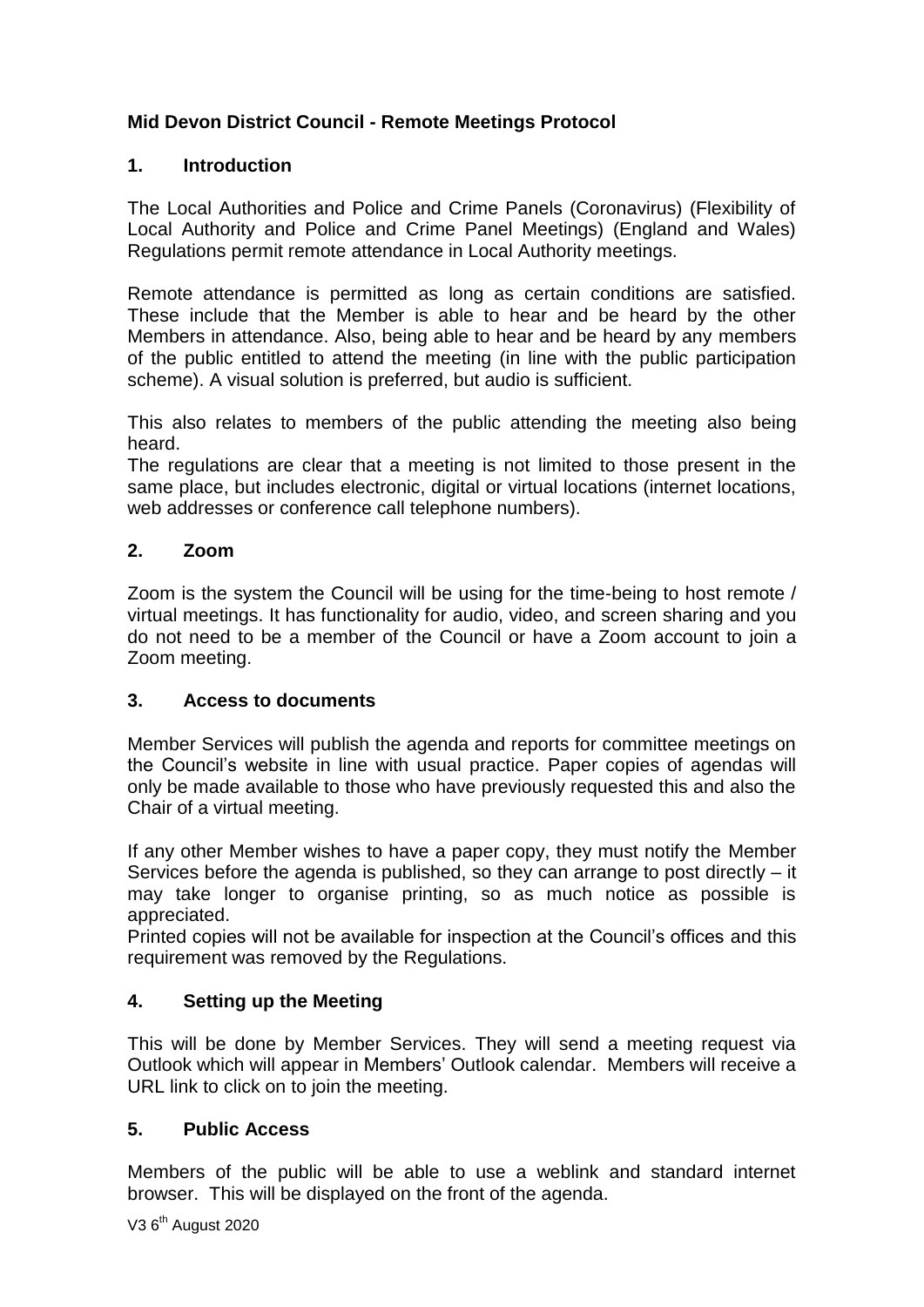# **6. Joining the Meeting**

Councillors must join the meeting early (i.e. at least five minutes before the scheduled start time) in order to avoid disrupting or delaying the meeting. Councillors should remember that they may be visible and heard by others, including the public, during this time.

# **7. Starting the Meeting**

At the start of the meeting, the Member Services Officer will check all required attendees are present (viewing the participant list) and that there is a quorum. If there is no quorum, the meeting will be adjourned. This applies if, during the meeting, it becomes inquorate for whatever reason.

The Chair will remind all Members, Officers and the Public that **all microphones will be automatically muted,** unless and until they are speaking. This prevents background noise, coughing etc. which is intrusive and disruptive during the meeting. The Hosting Officer will enforce this and will be able to turn off participant mics when they are not in use. Members would then need to turn their microphones back on when they wish to speak.

## **8. Public Participation**

Participation by members of the public will continue in line with the Council's current arrangements as far as is practicable. However, to ensure that the meeting runs smoothly and that no member of the public is missed, all those who wish to speak must register **by 4pm on the day before the meeting**. They should email their full name to [Committee@middevon.gov.uk.](mailto:Committee@middevon.gov.uk) If they wish to circulate their question in advance, that would be helpful.

At public question time, the Chair will invite the public by name to speak at the appropriate time. At that point, all public microphones will be enabled. This means that, to avoid private conversations being overheard, no member of the public should speak until it is their turn and they should then refrain from speaking until the end of public question time, when all microphones will be muted again. In the normal way, the public should state their full name, the agenda item they wish to speak to **before** they proceed with their question.

Unless they have registered, a member of the public will not be called to speak.

If a member of the public wishes to ask a question but cannot attend the meeting for whatever reason, there is nothing to prevent them from emailing members of the Committee with their question, views or concern in advance. However, if they do so, it would be helpful if a copy could be sent to [Committee@middevon.gov.uk](mailto:Committee@middevon.gov.uk) as well.

## **9. Declaration of Interests**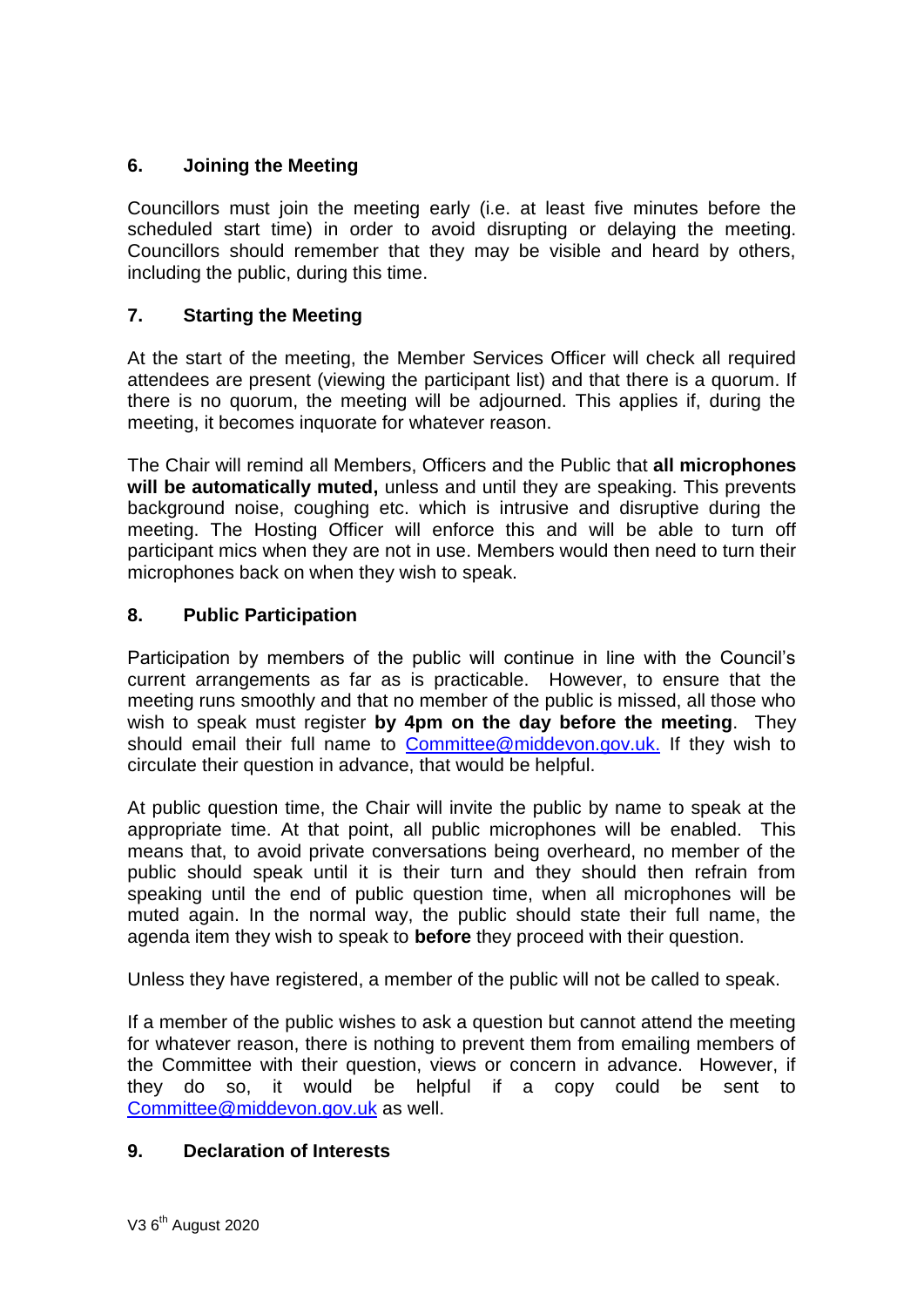Councillors should declare their interests in the usual way. A councillor with a disclosable pecuniary interest is required to the leave the room. For remote meetings, this means that they will be moved to a break-out room for the duration of this item and will only be invited back into the meeting when discussion on the relevant item has finished.

## **10. The Meeting and Debate**

The Council will not be using the Chat function.

The Chair will call each member of the Committee to speak - the Chair can choose to do this either by calling (i) each member in turn and continuing in this way until no member has anything more to add, or (ii) only those members who indicate a wish to speak using the 'raise hand' function within Zoom. This choice will be left entirely to the Chair's discretion depending on how they wish to manage the meeting and how comfortable they are using the one or the other approach.

Members are discouraged from physically raising their hand in the video to indicate a wish to speak – it can be distracting and easily missed/misinterpreted. No decision or outcome will be invalidated by a failure of the Chair to call a member to speak – the remote management of meetings is intensive and it is reasonable to expect that some requests will be inadvertently missed from time to time.

When referring to reports or making specific comments, Councillors should refer to the report and page number, so that all Members of the Committee have a clear understanding of what is being discussed at all times.

# **11. Voting**

On a recommendation or motion being put to the vote, the Chair will go round the virtual room and ask each member entitled to vote to say whether they are for or against or whether they abstain. The Member Services Officer will announce the numerical result of the vote.

## **12. Meeting Etiquette Reminder**

- Mute your microphone you will still be able to hear what is being said.
- Only speak when invited to do so by the Chair.
- Speak clearly and please state your name each time you speak
- If you're referring to a specific page, mention the page number.

## **13. Part 2 Reports and Debate**

There are times when council meetings are not open to the public, when confidential, or "exempt" issues – as defined in Schedule 12A of the Local Government Act 1972 – are under consideration. It is important to ensure that there are no members of the public at remote locations able to hear or see the proceedings during such meetings.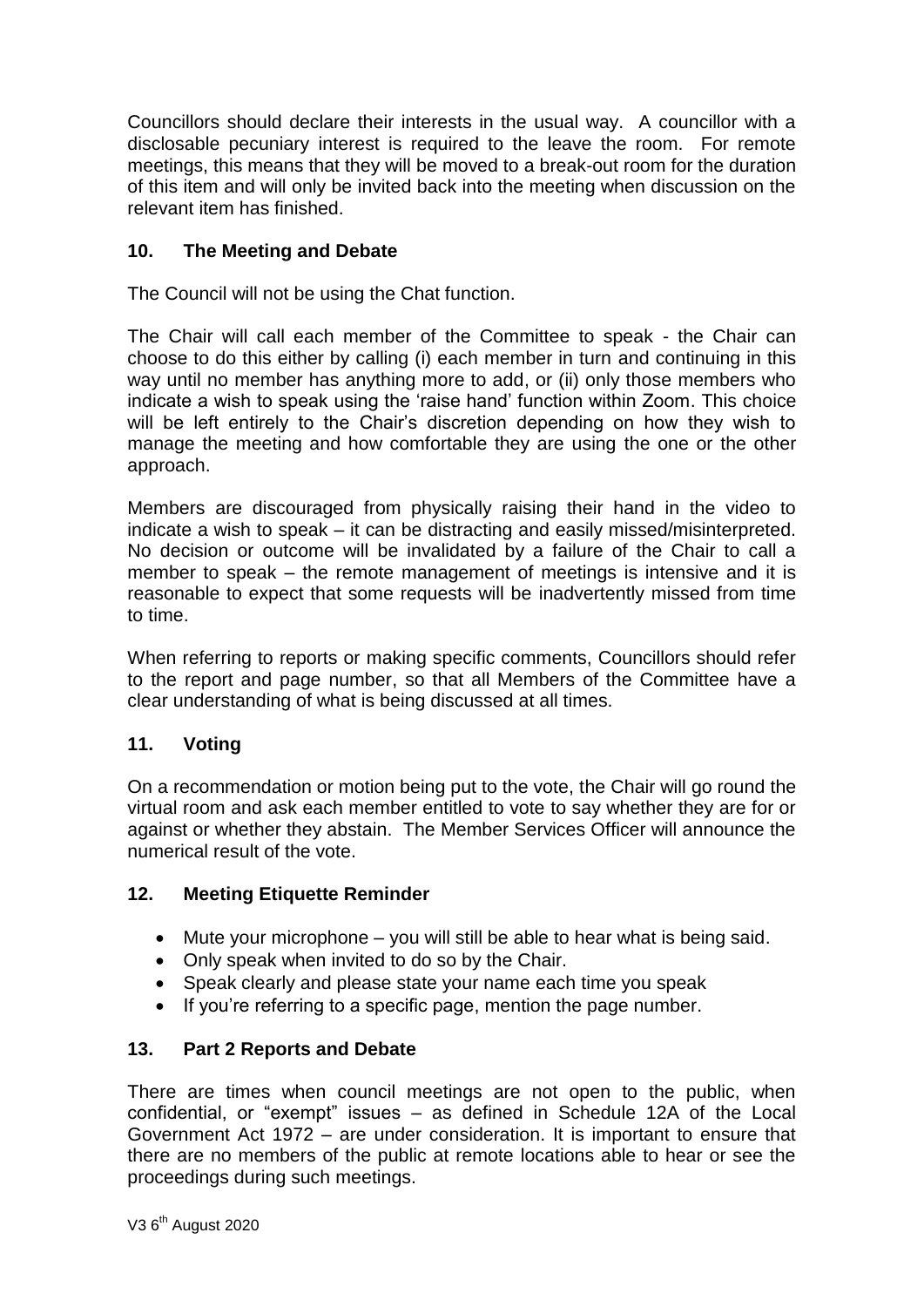Any Councillor in remote attendance must ensure that there is no other person present – a failure to do so could be in breach of the Council's Code of Conduct.

If there are members of the public and press listening to the open part of the meeting, then the Member Services Officer will, at the appropriate time, remove them to a break-out room for the duration of that item. They can then be invited back in when the business returns to Part 1.

Please turn off smart speakers such as Amazon Echo (Alexa), Google Home or smart music devices. These could inadvertently record phone or video conversations, which would not be appropriate during the consideration of confidential items.

#### **14. Interpretation of standing orders**

Where the Chair is required to interpret the Council's Constitution and procedural rules in light of the requirements of remote participation, they may take advice from the Member Services Officer or Monitoring Officer prior to making a ruling. However, the Chair's decision shall be final.

### **15. Disorderly Conduct by Members**

If a Member behaves in the manner as outlined in the Constitution (persistently ignoring or disobeying the ruling of the Chair or behaving irregularly, improperly or offensively or deliberately obstructs the business of the meeting), any other Member may move 'That the member named be not further heard' which, if seconded, must be put to the vote without discussion.

If the same behaviour persists and a Motion is approved 'that the member named do leave the meeting', then they will be removed as a participant by the Member Services Officer.

#### **16. Disturbance from Members of the Public**

If any member of the public interrupts a meeting the Chair will warn them accordingly. If that person continues to interrupt or disrupt proceedings the Chair will ask the Member Services Officer to remove them as a participant from the meeting.

#### **17. After the meeting**

Please ensure you leave the meeting promptly by clicking on the red phone button to hang up.

#### **18. Technical issues – meeting management**

If the Chair, the Hosting Officer or the Member Services Officer identifies a problem with the systems from the Council's side, the Chair should either declare a recess while the fault is addressed or, if the fault is minor (e.g. unable to bring up a presentation), it may be appropriate to move onto the next item of business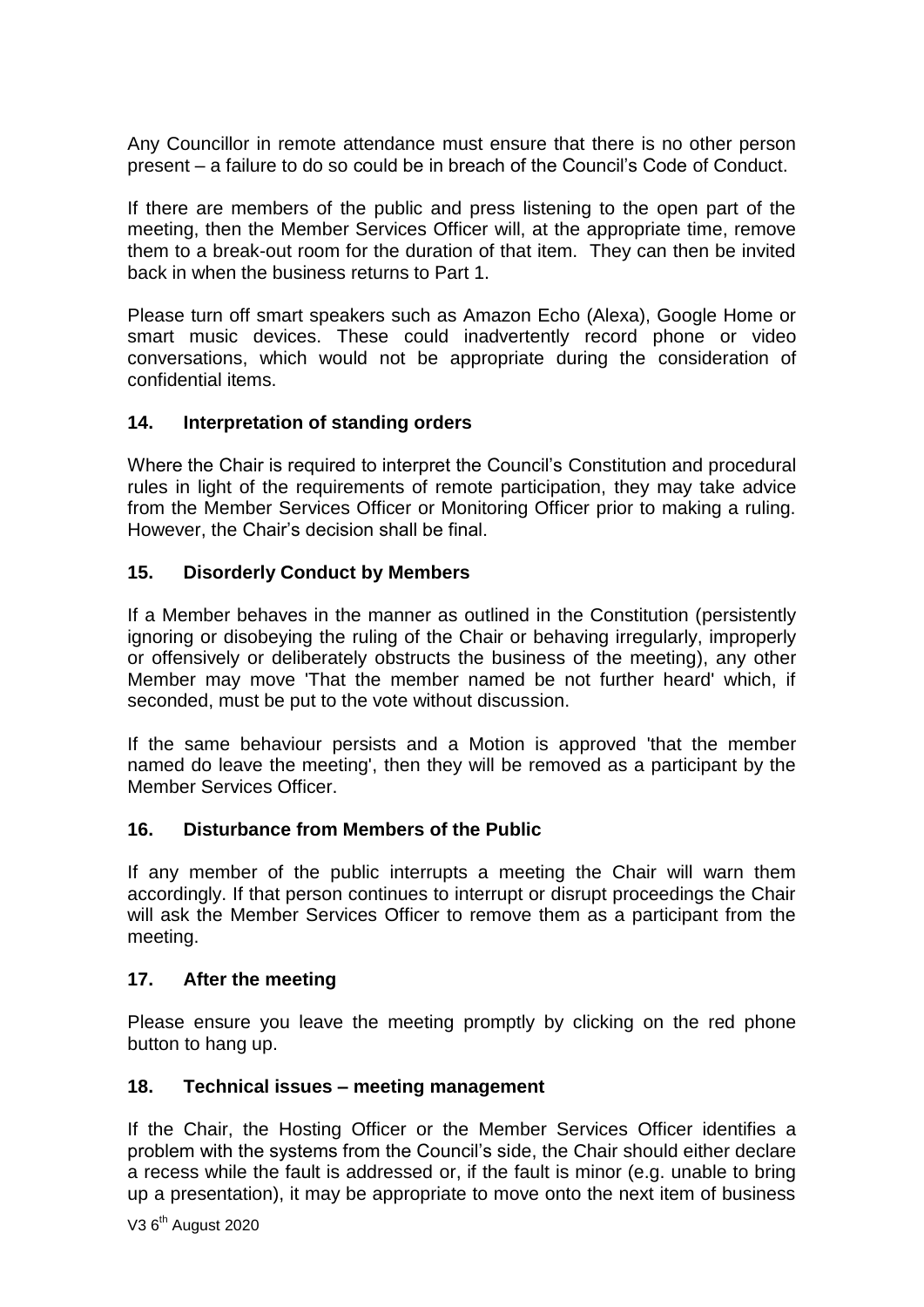in order to progress through the agenda. If it is not possible to address the fault and the meeting becomes inquorate through this fault, the meeting will be adjourned until such time as it can be reconvened.

If the meeting was due to determine an urgent matter or one which is time-limited and it has not been possible to continue because of technical difficulties, the Chief Executive, Leader and relevant Cabinet Member, in consultation with the Monitoring Officer, shall explore such other means of taking the decision as may be permitted by the Council's constitution.

For members of the public and press who experience problems during the course of a meeting e.g. through internet connectivity or otherwise, the meeting will not be suspended or adjourned.

### **19. Technical issues – Individual Responsibility (Members and Officers)**

Many members and officers live in places where broadband speeds are poor, but technical issues can arise at any time for a number of reasons. The following guidelines, if followed, should help reduce disruption. Separate guidance will be issued on how to manage connectivity – this paragraph focusses on the procedural steps. Joining early will help identify problems – see paragraph 6.

- Join public Zoom meetings by telephone if there is a problem with the internet. Before all meetings, note down or take a photograph of the front page of the agenda which has the necessary telephone numbers. Annex 1 to this protocol contains a brief step-by-step guide to what to expect
- Consider an alternative location from which to join the meeting, but staying safe and keeping confidential information secure. For officers, this may mean considering whether to come into the office, subject to this being safe and practicable (childcare etc.)
- If hosting a meeting via Zoom (briefings etc.), consider creating an additional host when setting up the meeting. The additional host can step in if the main host has problems – remember that without a host, the meeting cannot close and any information on the screens will remain on view
- Have to hand the telephone number of another member or officer expected in the meeting – and contact them if necessary to explain the problem in connecting
- Officers should have an 'understudy' or deputy briefed and on standby to attend and present as needed (and their telephone numbers to hand)
- For informal meetings and as a last resort, members and officers may be able to call another member or officer in the meeting who can put the 'phone on loudspeaker for all to hear – not ideal, but it ensures some degree of participation and continuity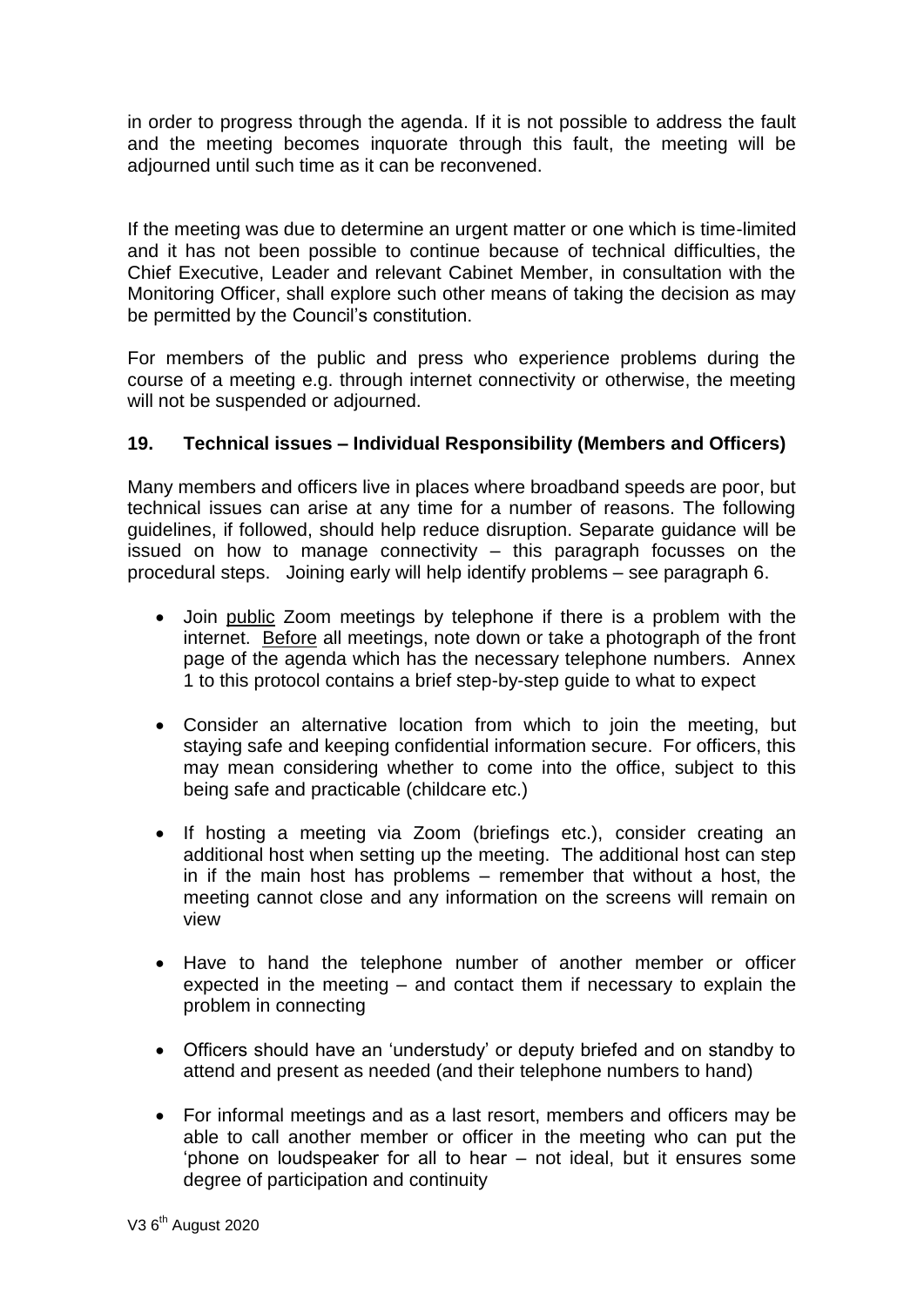Member Services will hold a list of contact details for all senior officers